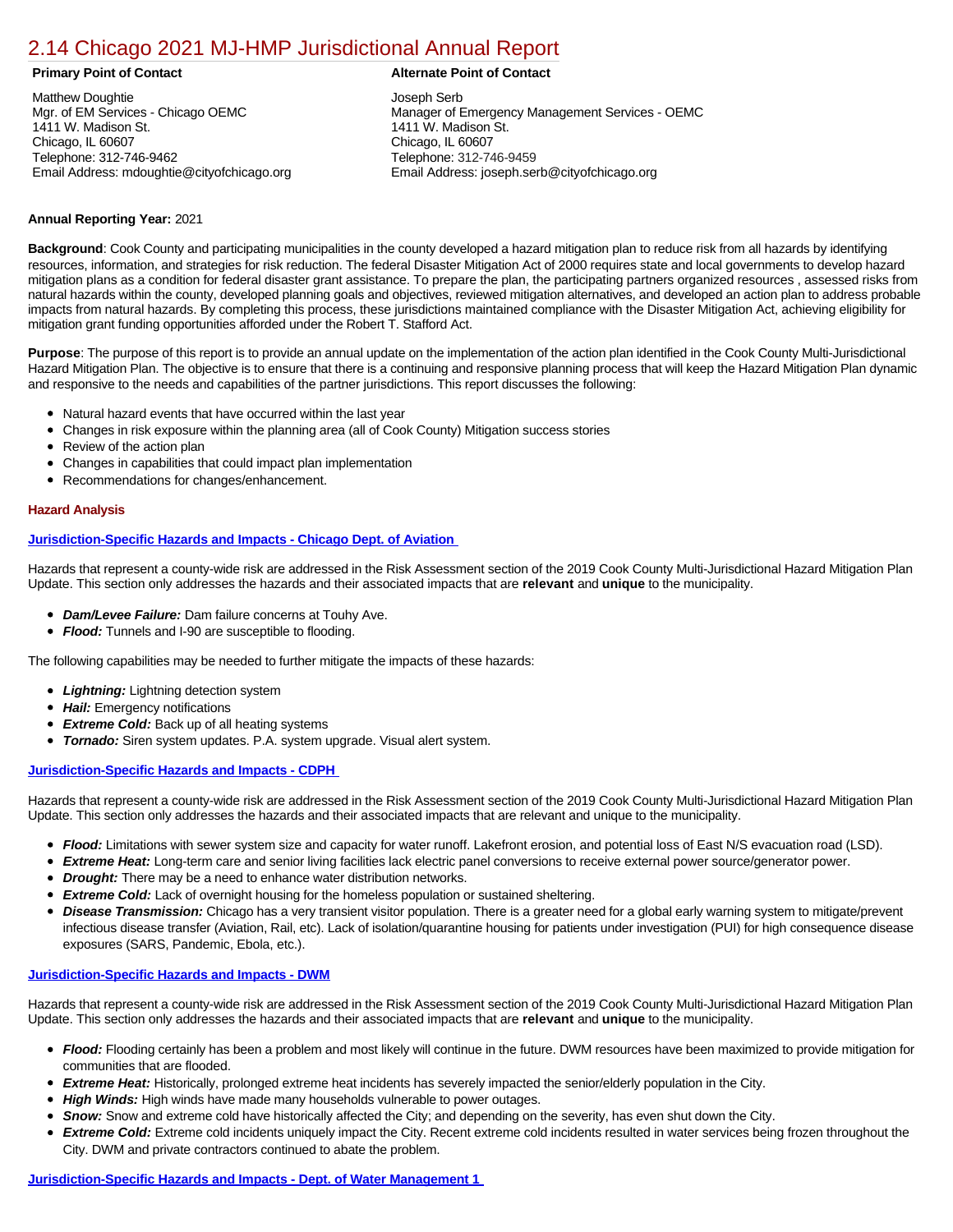Hazards that represent a county-wide risk are addressed in the Risk Assessment section of the 2019 Cook County Multi-Jurisdictional Hazard Mitigation Plan Update. This section only addresses the hazards and their associated impacts that are **relevant** and **unique** to the municipality.

- Flood: The wards in the southeast side of the City often struggle to recover from property damage. Non-English speakers have a harder time getting information regarding basement flooding initiatives or "Alert Chicago". Sewers can be impacted by urban flooding and overflow.
	- **Extreme Heat:** Hydrants being utilized during an extreme heat incident could adversely affect the City from suppressing and managing fires.
- *Snow, Blizzards, Extreme Cold, Ice Storms:* Those dependent on public transportation are at greatest risk (food, work, appointments, medical, etc.). Senior citizens in the City are also very vulnerable. Residents in Chicago may be susceptible to frozen pipes during an extreme cold incident. Response times for maintenance crews might be longer.
- *Hail and High Winds*: These incidents will result in damaged facilities
- *Lightning and Severe Storms*: Loss of power could affect the operational viability of pumping stations.

## **[Jurisdiction-Specific Hazards and Impacts - PWM](https://chicago.isc-cemp.com/FileOut/cemp/642/files/2019%20HMP%20Chicago/Chicago%20PWM%20Hazards.pdf/)**

Hazards that represent a county-wide risk are addressed in the Risk Assessment section of the 2019 Cook County Multi-Jurisdictional Hazard Mitigation Plan Update. This section only addresses the hazards and their associated impacts that are **relevant** and **unique** to the municipality.

- *Extreme Cold:* During an Extreme Cold incident, many in the City may not have access to water if water services are adversely impacted by the cold (i.e. frozen lines, etc.).
- *Tornado:* During a tornado or other severe events that result in a loss of power, may be unable to treat and pump water to citizens.  $\bullet$

## **Natural Hazard Events in 2021**

 $\bullet$ 

**Instructions**: Please use the **Edit** Tool to describe new hazard occurrences/incidents from the past year that have impacted your jurisdiction and had a measurable impact on people or property. (Example: A tornado occurred on [Date] and impacted [insert area] and caused damage to [insert damages]). You may also use the Edit Tool to suggest any modifications/improvements to the hazards unique to your community, as described below from the 2019 plan.

Describe 2021 Natural Hazard Events Here:

[October 24-25, 2021:](https://www.weather.gov/lot/2021oct2425) Widespread heavy rain and strong winds, as well as lakeshore flooding

[August 24, 2021:](https://www.weather.gov/lot/2021aug24) Thunderstorms produce wind damage and localized flooding on the northside of Chicago

[August 10-11, 2021:](https://www.weather.gov/lot/2021aug10-11) Multiple rounds of severe storms produce widespread wind damage

[July 29, 2021:](https://www.weather.gov/lot/29July2021_severewind) Overnight severe thunderstorms produce wind damage across the Chicago metro; fallen trees

[July 24, 2021:](https://www.weather.gov/lot/2021jul24) Gusty thunderstorms track across part of the area producing fallen trees and localized flooding

[June 25-26, 2021:](https://www.weather.gov/lot/2526June2021) Severe storms produce flash flooding, roadway flooding

[June 20-21, 2021:](https://www.weather.gov/lot/2021jun2021) Late night wind damage producing, fallen trees, roadway flooding

[June 11-12, 2021:](https://www.weather.gov/lot/11June2021) Localized severe thunderstorms produce hail and damaging winds

[February 14-16, 2021:](https://www.weather.gov/lot/Feb14-16_HeavySnow) Heavy snow brings a foot plus to all of Chicago; caps off record three weeks

## **Mitigation Strategies and Actions**

The heart of the mitigation plan is the mitigation strategy, which serves as the long-term blueprint for reducing the potential losses identified in the risk assessment. The mitigation strategy describes how the community will accomplish the overall purpose, or mission, of the planning process.

## **New Mitigation Actions**

Please submit [here](https://integratedsolutions.wufoo.com/forms/mg21jvf0jn639o/)

## **Ongoing Mitigation Actions**

The following are ongoing actions. During the 2019 update, these "ongoing" mitigation actions and projects were modified and/or amended, as needed. Reviewers of this report should refer to the Hazard Mitigation Plan for more detailed descriptions of each action and the prioritization process. Address the following for each mitigation action:

- Was any element of the action carried out during the reporting period?
- If no action was completed, why?
- Is the timeline for implementation or the action still appropriate?
- If the action was completed, does it need to be changed or removed from the action plan?

| TABLE: HAZARD MITIGATION ACTION PLAN MATRIX                                                                                                                         |             |             |                                    |                          |               |                          |                              |                                                            |  |  |
|---------------------------------------------------------------------------------------------------------------------------------------------------------------------|-------------|-------------|------------------------------------|--------------------------|---------------|--------------------------|------------------------------|------------------------------------------------------------|--|--|
| <b>Completion status legend:</b><br>$N = New$ $Q =$ Action Ongoing toward Completion<br>$C = Project Completed$ $R = Want Removed from Annex$ $X = No$ Action Taken |             |             |                                    |                          |               |                          |                              |                                                            |  |  |
| 2021 Status                                                                                                                                                         | 2020 Status | 2019 Status | <b>Hazards</b><br><b>Mitigated</b> | <b>Objectives</b><br>Met | Lead Agencies | <b>Estimated</b><br>Cost | Sources of<br><b>Funding</b> | <b>Timeline/Projected</b><br><b>Completion Date</b><br>(a) |  |  |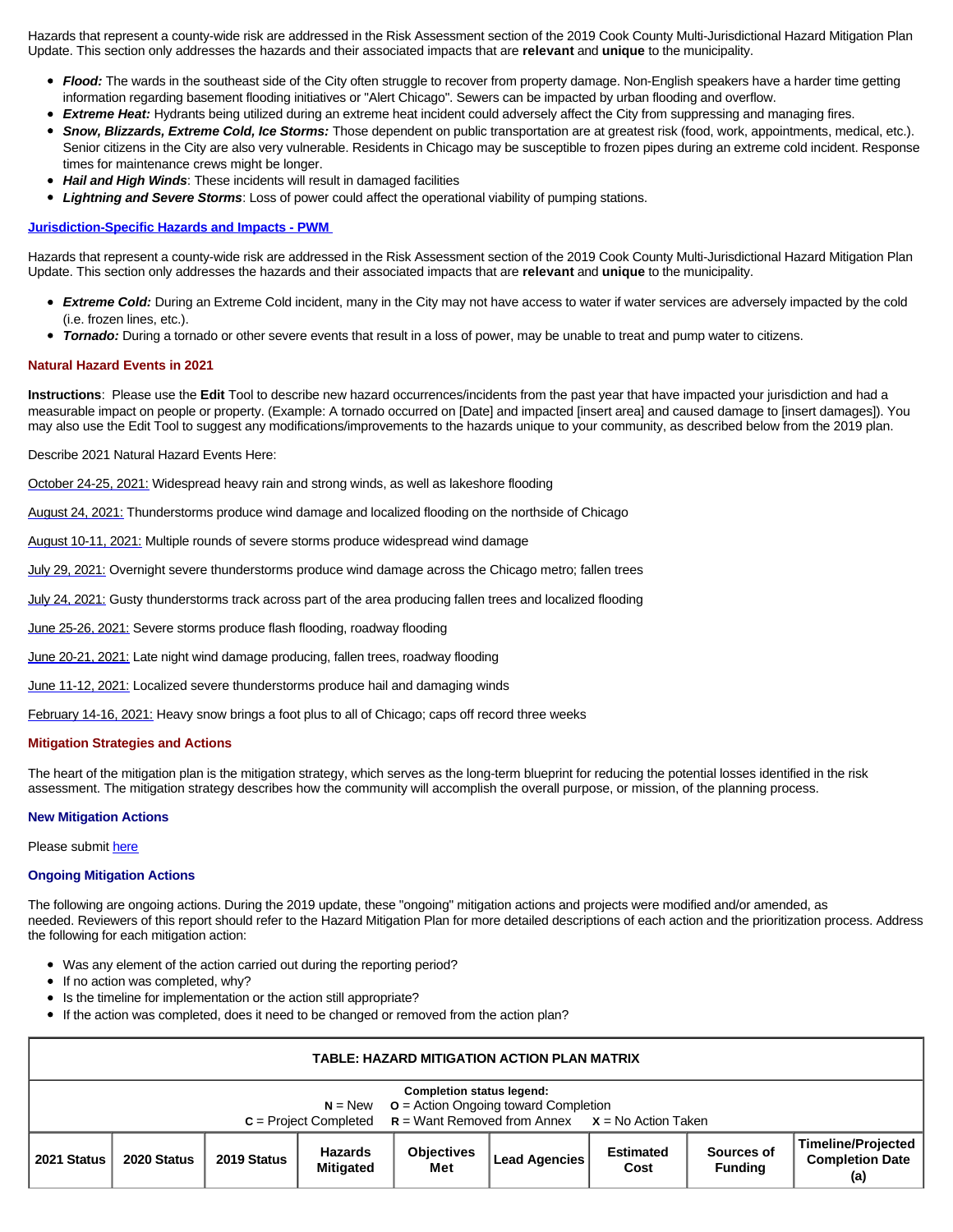| Action C.1—Where appropriate, support retrofitting, purchase, or relocation of structures in hazard-prone areas to prevent future structural damage. Give<br>priority to properties with exposure to repetitive losses. |                                                                                                                                                                                 |                                                                                 |                                |                                                                                           |                                                                                                                                  |            |                                                                                                                                                  |                                                                                                                                                     |  |
|-------------------------------------------------------------------------------------------------------------------------------------------------------------------------------------------------------------------------|---------------------------------------------------------------------------------------------------------------------------------------------------------------------------------|---------------------------------------------------------------------------------|--------------------------------|-------------------------------------------------------------------------------------------|----------------------------------------------------------------------------------------------------------------------------------|------------|--------------------------------------------------------------------------------------------------------------------------------------------------|-----------------------------------------------------------------------------------------------------------------------------------------------------|--|
| <b>Status Description:</b>                                                                                                                                                                                              |                                                                                                                                                                                 |                                                                                 |                                |                                                                                           |                                                                                                                                  |            |                                                                                                                                                  |                                                                                                                                                     |  |
| $\circ$                                                                                                                                                                                                                 | Ongoing                                                                                                                                                                         | Ongoing                                                                         | All                            | 7, 13                                                                                     | Dept. of<br><b>Buildings</b>                                                                                                     | Low        | FEMA Haz<br><b>Mitigation Grants</b>                                                                                                             | Long-term                                                                                                                                           |  |
|                                                                                                                                                                                                                         |                                                                                                                                                                                 | Action C.2—Continue to support the countrywide actions identified in this plan. |                                |                                                                                           |                                                                                                                                  |            |                                                                                                                                                  |                                                                                                                                                     |  |
| <b>Status Description:</b>                                                                                                                                                                                              |                                                                                                                                                                                 |                                                                                 |                                |                                                                                           |                                                                                                                                  |            |                                                                                                                                                  |                                                                                                                                                     |  |
| $\circ$                                                                                                                                                                                                                 | Ongoing                                                                                                                                                                         | Ongoing                                                                         | All                            | All                                                                                       | City of Chicago                                                                                                                  | Low        | <b>General Fund</b>                                                                                                                              | Short- and long-term                                                                                                                                |  |
|                                                                                                                                                                                                                         |                                                                                                                                                                                 |                                                                                 |                                | Action C.3—Actively participate in the plan maintenance strategy identified in this plan. |                                                                                                                                  |            |                                                                                                                                                  |                                                                                                                                                     |  |
| <b>Status Description:</b>                                                                                                                                                                                              |                                                                                                                                                                                 |                                                                                 |                                |                                                                                           |                                                                                                                                  |            |                                                                                                                                                  |                                                                                                                                                     |  |
| $\circ$                                                                                                                                                                                                                 | Ongoing                                                                                                                                                                         | Ongoing                                                                         | All                            | 3, 4, 6                                                                                   | Chicago OEMC                                                                                                                     | Low        | <b>General Fund</b>                                                                                                                              | Short-term                                                                                                                                          |  |
|                                                                                                                                                                                                                         |                                                                                                                                                                                 |                                                                                 |                                |                                                                                           |                                                                                                                                  |            | Action C.4—Consider participation in incentive-based programs such as the Community Rating System, Tree City, and StormReady.                    |                                                                                                                                                     |  |
| <b>Status Description:</b>                                                                                                                                                                                              |                                                                                                                                                                                 |                                                                                 |                                |                                                                                           |                                                                                                                                  |            |                                                                                                                                                  |                                                                                                                                                     |  |
| $\circ$                                                                                                                                                                                                                 | Ongoing                                                                                                                                                                         | Ongoing                                                                         | All                            | 3, 4, 5, 6, 7, 9,<br>10.11.13                                                             | City of Chicago                                                                                                                  | Low        | <b>General Fund</b>                                                                                                                              | Long-term                                                                                                                                           |  |
| Hazard Area.                                                                                                                                                                                                            |                                                                                                                                                                                 |                                                                                 |                                |                                                                                           |                                                                                                                                  |            |                                                                                                                                                  | Action C.5—Continue to maintain the minimum National Flood Insurance Program participation requirement for communities with no mapped Special Flood |  |
| <b>Status Description:</b>                                                                                                                                                                                              |                                                                                                                                                                                 |                                                                                 |                                |                                                                                           |                                                                                                                                  |            |                                                                                                                                                  |                                                                                                                                                     |  |
| $\circ$                                                                                                                                                                                                                 | Ongoing                                                                                                                                                                         | Ongoing                                                                         | Flooding                       | 4, 6, 9                                                                                   | Dept. of<br><b>Buildings</b>                                                                                                     | Low        | <b>General Fund</b>                                                                                                                              | Short-term and<br>Ongoing                                                                                                                           |  |
|                                                                                                                                                                                                                         |                                                                                                                                                                                 |                                                                                 |                                |                                                                                           | Action C.6—Integrate the hazard mitigation plan into other plans, programs, or resources that dictate land use or redevelopment. |            |                                                                                                                                                  |                                                                                                                                                     |  |
| <b>Status Description:</b>                                                                                                                                                                                              |                                                                                                                                                                                 |                                                                                 |                                |                                                                                           |                                                                                                                                  |            |                                                                                                                                                  |                                                                                                                                                     |  |
| $\circ$                                                                                                                                                                                                                 | $\circ$                                                                                                                                                                         | Ongoing                                                                         | All                            | 3, 4, 6, 10, 13                                                                           | City of Chicago                                                                                                                  | Low        | <b>General Fund</b>                                                                                                                              | Short-term                                                                                                                                          |  |
|                                                                                                                                                                                                                         |                                                                                                                                                                                 |                                                                                 |                                |                                                                                           | Action C.7—Complete construction and implementation of the Albany Park Stormwater Diversion Tunnel.                              |            |                                                                                                                                                  |                                                                                                                                                     |  |
| <b>Status Description:</b>                                                                                                                                                                                              |                                                                                                                                                                                 |                                                                                 |                                |                                                                                           |                                                                                                                                  |            |                                                                                                                                                  |                                                                                                                                                     |  |
| C                                                                                                                                                                                                                       | Complete                                                                                                                                                                        | Complete                                                                        | Flooding                       | 3, 4, 9                                                                                   | <b>CDOT</b>                                                                                                                      | Medium     |                                                                                                                                                  | Complete                                                                                                                                            |  |
|                                                                                                                                                                                                                         |                                                                                                                                                                                 |                                                                                 |                                | Action C.8-Implement the Green Infrastructure Project: Barbara Vick Outdoor Classrooms    |                                                                                                                                  |            |                                                                                                                                                  |                                                                                                                                                     |  |
| <b>Status Description:</b>                                                                                                                                                                                              |                                                                                                                                                                                 |                                                                                 |                                |                                                                                           |                                                                                                                                  |            |                                                                                                                                                  |                                                                                                                                                     |  |
| C                                                                                                                                                                                                                       | Complete                                                                                                                                                                        | <b>New</b>                                                                      | Flood                          | 13                                                                                        | <b>MWRD</b>                                                                                                                      | <b>TBD</b> | <b>TBD</b>                                                                                                                                       | <b>TBD</b>                                                                                                                                          |  |
| City assistance.                                                                                                                                                                                                        |                                                                                                                                                                                 |                                                                                 |                                |                                                                                           |                                                                                                                                  |            |                                                                                                                                                  | Action C.9—Continue implementation of the Chicago Sustainable Development Policy, which enhances the sustainable performance of projects receiving  |  |
| <b>Status Description:</b>                                                                                                                                                                                              |                                                                                                                                                                                 |                                                                                 |                                |                                                                                           |                                                                                                                                  |            |                                                                                                                                                  |                                                                                                                                                     |  |
| O                                                                                                                                                                                                                       | Ongoing                                                                                                                                                                         | Ongoing                                                                         | Flooding,<br>Severe<br>Weather | 3, 4, 7, 10, 13                                                                           | Buildings,<br>Planning &<br>Development                                                                                          | Low        | Grants/General<br>Fund                                                                                                                           | Long-term and<br>Ongoing                                                                                                                            |  |
|                                                                                                                                                                                                                         |                                                                                                                                                                                 |                                                                                 |                                |                                                                                           |                                                                                                                                  |            | Action C.10—Continue implementation of the Green Stormwater Infrastructure Policy, which guides City's efforts in renewing water infrastructure, |                                                                                                                                                     |  |
| <b>Status Description:</b>                                                                                                                                                                                              |                                                                                                                                                                                 |                                                                                 |                                | conserving water, greening water operations, and sustainably managing stormwater.         |                                                                                                                                  |            |                                                                                                                                                  |                                                                                                                                                     |  |
|                                                                                                                                                                                                                         |                                                                                                                                                                                 |                                                                                 |                                |                                                                                           | Buildings,                                                                                                                       |            |                                                                                                                                                  |                                                                                                                                                     |  |
| O                                                                                                                                                                                                                       | Ongoing                                                                                                                                                                         | Ongoing                                                                         | Flooding                       | 2, 4, 10, 13                                                                              | Water<br>Management                                                                                                              | Low        | N/A                                                                                                                                              | Long-term/Ongoing                                                                                                                                   |  |
| Action C.11— Continue implementation of the Inlet Control System (Rainblocker) program, which installs restrictors to slow the flow of stormwater into the<br>sewer system.                                             |                                                                                                                                                                                 |                                                                                 |                                |                                                                                           |                                                                                                                                  |            |                                                                                                                                                  |                                                                                                                                                     |  |
| <b>Status Description:</b>                                                                                                                                                                                              |                                                                                                                                                                                 |                                                                                 |                                |                                                                                           |                                                                                                                                  |            |                                                                                                                                                  |                                                                                                                                                     |  |
| $\circ$                                                                                                                                                                                                                 | Ongoing                                                                                                                                                                         | Ongoing                                                                         | Flooding                       | 4, 9, 13                                                                                  | Dept. of Water<br>Management                                                                                                     | Low        |                                                                                                                                                  | Long-term/Ongoing                                                                                                                                   |  |
|                                                                                                                                                                                                                         | Action C.12—Continue implementation of the Chicago Shoreline Protection Project, which provides storm damage protection to the Lake Michigan shoreline<br>and Lake Shore Drive. |                                                                                 |                                |                                                                                           |                                                                                                                                  |            |                                                                                                                                                  |                                                                                                                                                     |  |
| <b>Status Description:</b>                                                                                                                                                                                              |                                                                                                                                                                                 |                                                                                 |                                |                                                                                           |                                                                                                                                  |            |                                                                                                                                                  |                                                                                                                                                     |  |
| O                                                                                                                                                                                                                       | Ongoing                                                                                                                                                                         | Ongoing                                                                         | Flooding                       | 2, 3, 4, 8, 9, 13                                                                         | USACE, Park<br><b>District</b>                                                                                                   | Medium     | USCAE, IL Dept<br>of Natural<br>Resources                                                                                                        | Long-term/Ongoing                                                                                                                                   |  |
| flood risks.                                                                                                                                                                                                            |                                                                                                                                                                                 |                                                                                 |                                |                                                                                           |                                                                                                                                  |            | Action C.13—Continue implementation of the RainReady Program, which provides individualized services to help homes and communities reduce their  |                                                                                                                                                     |  |
|                                                                                                                                                                                                                         | <b>Status Description:</b>                                                                                                                                                      |                                                                                 |                                |                                                                                           |                                                                                                                                  |            |                                                                                                                                                  |                                                                                                                                                     |  |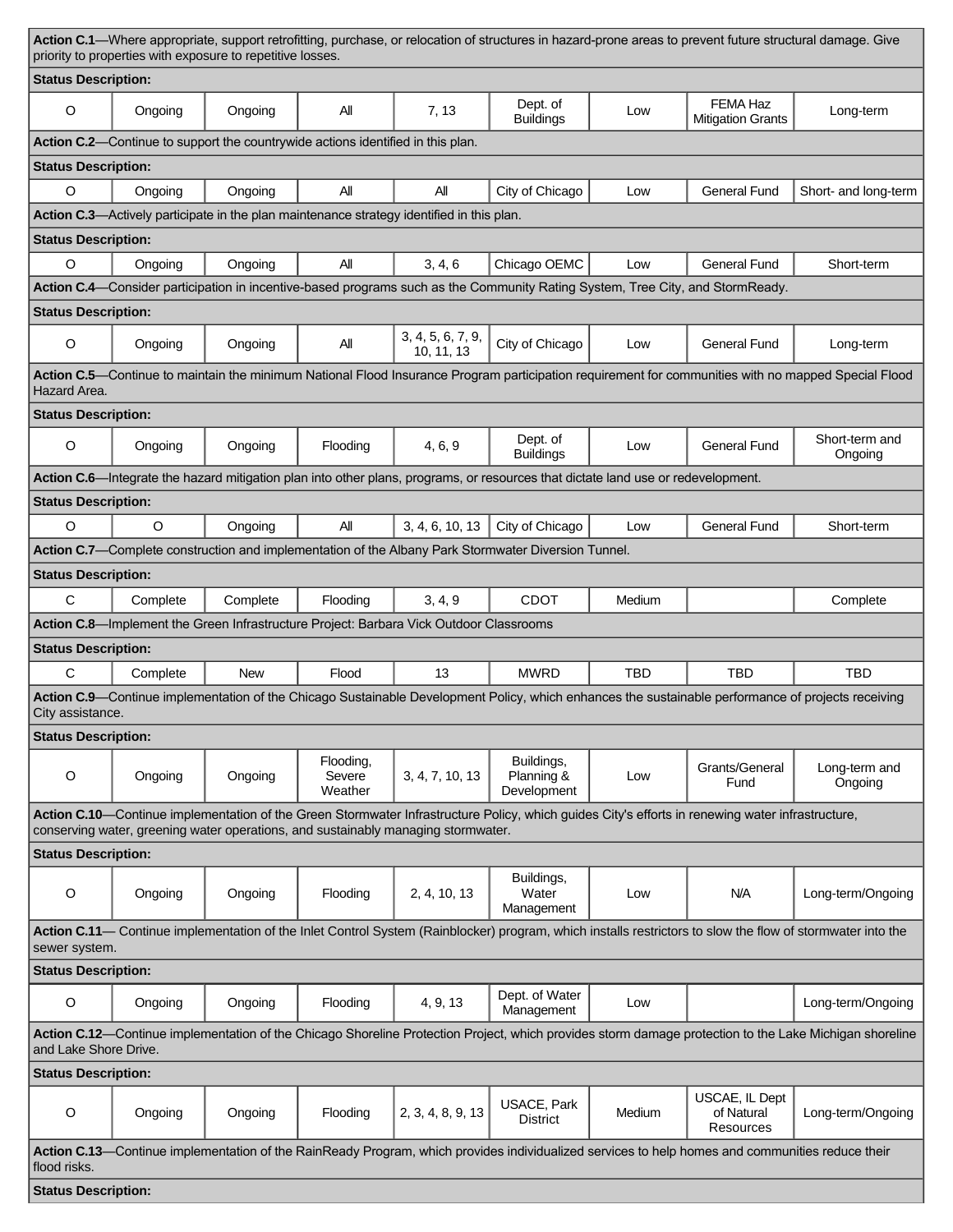| $\circ$                                                                                                                                                                  | Ongoing                            | Ongoing                                       | Flooding | 2, 3, 6, 8, 9, 10         | Center for<br>Neighborhood<br>Technology                                                                                         | Low                        | <b>CNT</b>                                                                                                                                            | Long-term/Ongoing                                                                                                                                              |  |
|--------------------------------------------------------------------------------------------------------------------------------------------------------------------------|------------------------------------|-----------------------------------------------|----------|---------------------------|----------------------------------------------------------------------------------------------------------------------------------|----------------------------|-------------------------------------------------------------------------------------------------------------------------------------------------------|----------------------------------------------------------------------------------------------------------------------------------------------------------------|--|
| Action C.14—Continue construction and implementation of the Metropolitan Water Reclamation District of Greater Chicago's Tunnel and Reservoir Plan<br>(TARP).            |                                    |                                               |          |                           |                                                                                                                                  |                            |                                                                                                                                                       |                                                                                                                                                                |  |
| <b>Status Description:</b>                                                                                                                                               |                                    |                                               |          |                           |                                                                                                                                  |                            |                                                                                                                                                       |                                                                                                                                                                |  |
| O                                                                                                                                                                        | Ongoing                            | Ongoing                                       | Flooding | 1, 2, 3, 6, 9,<br>12, 13  | <b>MWRDGC</b>                                                                                                                    | Medium                     | MWRDGC,<br><b>ACOE</b>                                                                                                                                | Long-term/Ongoing                                                                                                                                              |  |
|                                                                                                                                                                          |                                    |                                               |          |                           | Action C.15—Continue to expand the usage and capabilities of the City's NotifyChicago public notification system.                |                            |                                                                                                                                                       |                                                                                                                                                                |  |
| <b>Status Description:</b>                                                                                                                                               |                                    |                                               |          |                           |                                                                                                                                  |                            |                                                                                                                                                       |                                                                                                                                                                |  |
| $\circ$                                                                                                                                                                  | Ongoing                            | Ongoing                                       | All      | 4, 5, 6, 12               | <b>OEMC</b>                                                                                                                      | Low                        | Corporate                                                                                                                                             | Long-term/Ongoing                                                                                                                                              |  |
|                                                                                                                                                                          |                                    |                                               |          |                           | Action C.16—Continue to expand the usage and capabilities of the City's Reverse 9-1-1 public notification system.                |                            |                                                                                                                                                       |                                                                                                                                                                |  |
| <b>Status Description:</b>                                                                                                                                               |                                    |                                               |          |                           |                                                                                                                                  |                            |                                                                                                                                                       |                                                                                                                                                                |  |
| $\circ$                                                                                                                                                                  | Ongoing                            | Ongoing                                       | All      | 4, 5, 6, 12               | <b>OEMC</b>                                                                                                                      | Low                        | Corporate                                                                                                                                             | Long-term/Ongoing                                                                                                                                              |  |
|                                                                                                                                                                          |                                    |                                               |          |                           | Action C.17-Continue to expand the usage and capabilities of the City's Digital Sign Network public notification system.         |                            |                                                                                                                                                       |                                                                                                                                                                |  |
| <b>Status Description:</b>                                                                                                                                               |                                    |                                               |          |                           |                                                                                                                                  |                            |                                                                                                                                                       |                                                                                                                                                                |  |
| $\circ$                                                                                                                                                                  | Ongoing                            | Ongoing                                       | All      | 4, 5, 6, 12               | OFMC                                                                                                                             | Low                        | Corporate                                                                                                                                             | Long-term/Ongoing                                                                                                                                              |  |
|                                                                                                                                                                          |                                    |                                               |          |                           | Action C.18—Develop local capabilities for implementation of FEMA's Integrated Public Alert & Warning System (IPAWS).            |                            |                                                                                                                                                       |                                                                                                                                                                |  |
| <b>Status Description:</b>                                                                                                                                               |                                    |                                               |          |                           |                                                                                                                                  |                            |                                                                                                                                                       |                                                                                                                                                                |  |
| $\circ$                                                                                                                                                                  | Ongoing                            | Ongoing                                       | All      | 4, 5, 6, 12               | <b>OEMC</b>                                                                                                                      | Low                        | Corporate                                                                                                                                             | Long-term/Ongoing                                                                                                                                              |  |
|                                                                                                                                                                          | pavement or infiltration basins.   |                                               |          |                           |                                                                                                                                  |                            |                                                                                                                                                       | Action C.19-Continue the installation and maintenance of Green Alleys, which results in rainwater being allowed to infiltrate into the soils through permeable |  |
| <b>Status Description:</b>                                                                                                                                               |                                    |                                               |          |                           |                                                                                                                                  |                            |                                                                                                                                                       |                                                                                                                                                                |  |
| $\circ$                                                                                                                                                                  | Ongoing                            | Ongoing                                       | Flooding | 2, 3, 4, 9, 12,<br>13     | <b>CDOT</b>                                                                                                                      | Low                        | General<br><b>Obligation Bond</b>                                                                                                                     | Long-term/Ongoing                                                                                                                                              |  |
|                                                                                                                                                                          | infiltration of stormwater runoff. |                                               |          |                           |                                                                                                                                  |                            | Action C.20—Continue the installation and maintenance of biofiltration systems and rain gardens throughout the city, which promote the absorption and |                                                                                                                                                                |  |
| <b>Status Description:</b>                                                                                                                                               |                                    |                                               |          |                           |                                                                                                                                  |                            |                                                                                                                                                       |                                                                                                                                                                |  |
| $\circ$                                                                                                                                                                  | Ongoing                            | Ongoing                                       | Flooding | 2, 3, 4, 9, 12,<br>13     | DMW/CDOT                                                                                                                         | Low                        | Corporate                                                                                                                                             | Long-term/Ongoing                                                                                                                                              |  |
| Action C.21-Continue development and maintenance of the City of Chicago Flood Operations Guidance Document.                                                              |                                    |                                               |          |                           |                                                                                                                                  |                            |                                                                                                                                                       |                                                                                                                                                                |  |
| <b>Status Description:</b>                                                                                                                                               |                                    |                                               |          |                           |                                                                                                                                  |                            |                                                                                                                                                       |                                                                                                                                                                |  |
| O                                                                                                                                                                        | Ongoing                            | Ongoing                                       | All      | 2, 4, 8, 12               | <b>OEMC</b>                                                                                                                      | Low                        | Corporate                                                                                                                                             | Long-term/Ongoing                                                                                                                                              |  |
|                                                                                                                                                                          |                                    | Action C.22-Chicago Ward Green Alley Project. |          |                           |                                                                                                                                  |                            |                                                                                                                                                       |                                                                                                                                                                |  |
| <b>Status Description:</b>                                                                                                                                               |                                    |                                               |          |                           |                                                                                                                                  |                            |                                                                                                                                                       |                                                                                                                                                                |  |
| $\circ$                                                                                                                                                                  | Ongoing                            | <b>New</b>                                    | Flooding | 9                         | <b>MWRD</b>                                                                                                                      | <b>TBD</b>                 | <b>TBD</b>                                                                                                                                            | <b>TBD</b>                                                                                                                                                     |  |
| reduce flooding impacts.                                                                                                                                                 |                                    |                                               |          |                           |                                                                                                                                  |                            |                                                                                                                                                       | Action C.23—Continue implementation of Chicago's Basement Flooding Partnership, where the Dept of Water Management works with neighborhoods to                 |  |
| <b>Status Description:</b>                                                                                                                                               |                                    |                                               |          |                           |                                                                                                                                  |                            |                                                                                                                                                       |                                                                                                                                                                |  |
| $\circ$                                                                                                                                                                  | Ongoing                            | Ongoing                                       | Flooding | 2, 3, 6, 8, 9, 10         | <b>DWM</b>                                                                                                                       | Low                        | Corporate                                                                                                                                             | Long-term/Ongoing                                                                                                                                              |  |
| Action C.24—Encourage the development of continuity planning for Chicago departments and the Chicago area's largest employers and companies<br>headquartered in Chicago. |                                    |                                               |          |                           |                                                                                                                                  |                            |                                                                                                                                                       |                                                                                                                                                                |  |
| <b>Status Description:</b>                                                                                                                                               |                                    |                                               |          |                           |                                                                                                                                  |                            |                                                                                                                                                       |                                                                                                                                                                |  |
| O                                                                                                                                                                        | Ongoing                            | Ongoing                                       | All      | $\mathbf{1}$              | <b>OEMC</b>                                                                                                                      | Low                        | Corporate                                                                                                                                             | Long-term/Ongoing                                                                                                                                              |  |
| Action C.25—Ensure continued compliance with the National Flood Insurance Program (NFIP).                                                                                |                                    |                                               |          |                           |                                                                                                                                  |                            |                                                                                                                                                       |                                                                                                                                                                |  |
| <b>Status Description:</b>                                                                                                                                               |                                    |                                               |          |                           |                                                                                                                                  |                            |                                                                                                                                                       |                                                                                                                                                                |  |
| $\circ$                                                                                                                                                                  | Ongoing                            | Ongoing                                       | Flooding | 2, 3, 4, 9, 10,<br>11, 12 | <b>Buildings</b>                                                                                                                 | Low                        | Corporate                                                                                                                                             | Long-term/Ongoing                                                                                                                                              |  |
|                                                                                                                                                                          |                                    |                                               |          |                           | Action C.26—Evaluate existing notification systems for airport coverage and integrate all systems into single deployment method. |                            |                                                                                                                                                       |                                                                                                                                                                |  |
| <b>Status Description:</b>                                                                                                                                               |                                    |                                               |          |                           |                                                                                                                                  |                            |                                                                                                                                                       |                                                                                                                                                                |  |
|                                                                                                                                                                          | Ongoing                            | New                                           | All      | 5                         | Aviation                                                                                                                         | \$250,000 per<br>year; Low | <b>Aviation Funding</b>                                                                                                                               | 2021                                                                                                                                                           |  |
|                                                                                                                                                                          |                                    |                                               |          |                           |                                                                                                                                  |                            | Action C.27-Implement Long-term Care and Senior Housing Retrofits to Electric Panels to Allow for Exterior Power Connection/Generators.               |                                                                                                                                                                |  |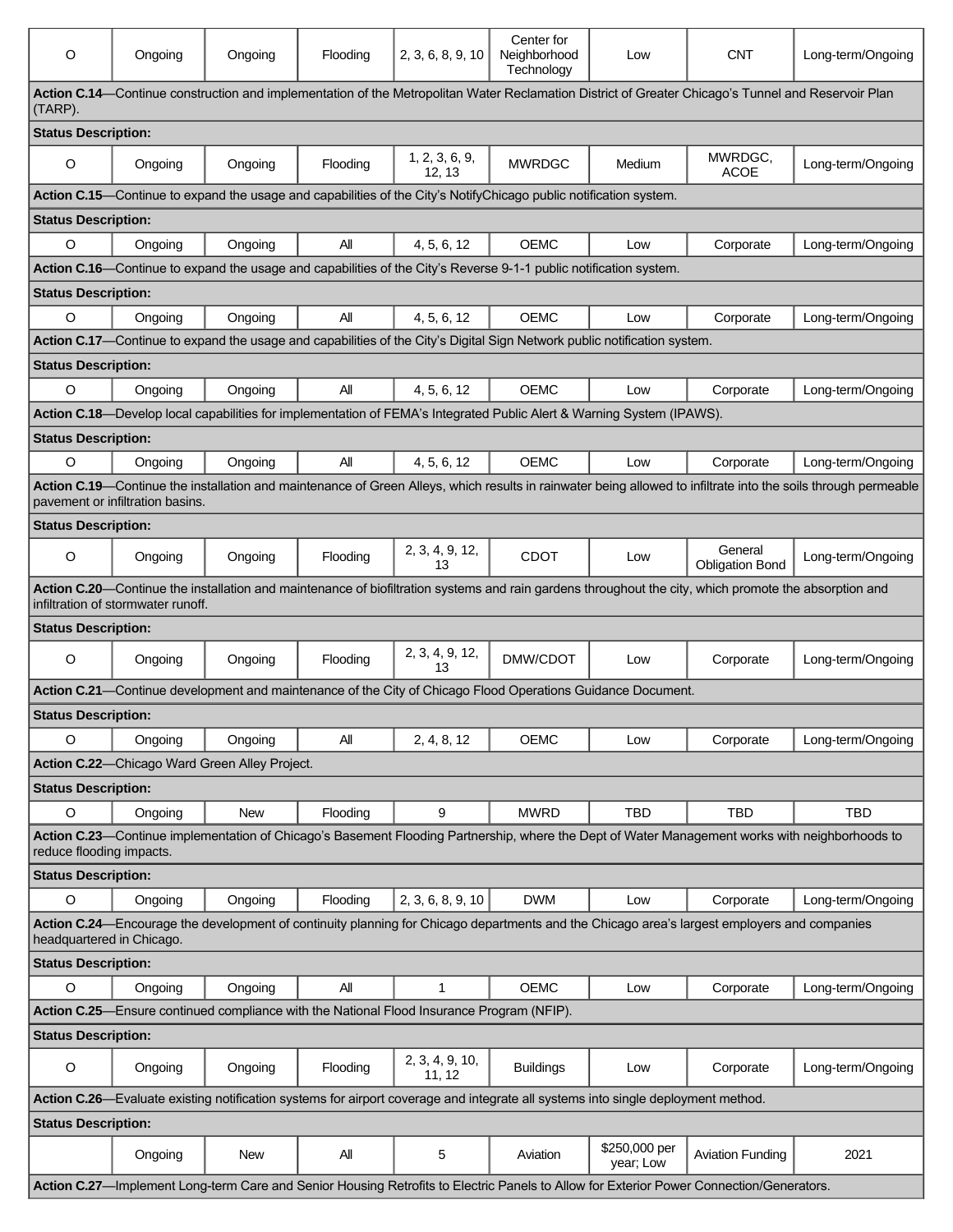| <b>Status Description:</b>                                                                                                                                                                          |                            |                                                      |                                                                                                      |                |                                                                                                 |                                 |                                              |                   |  |
|-----------------------------------------------------------------------------------------------------------------------------------------------------------------------------------------------------|----------------------------|------------------------------------------------------|------------------------------------------------------------------------------------------------------|----------------|-------------------------------------------------------------------------------------------------|---------------------------------|----------------------------------------------|-------------------|--|
| $\circ$                                                                                                                                                                                             | Ongoing                    | <b>New</b>                                           | Extreme heat,<br>lightning, fog,<br>high wind,<br>widespread<br>power outage                         | 13             | City of Chicago,<br>Chicago<br>Department of<br><b>Public Health</b>                            | High                            | Grants                                       | TBD               |  |
|                                                                                                                                                                                                     |                            |                                                      | Action C.28-Utilize ILWARN utility-to-utility network for flooding emergencies.                      |                |                                                                                                 |                                 |                                              |                   |  |
| <b>Status Description:</b>                                                                                                                                                                          |                            |                                                      |                                                                                                      |                |                                                                                                 |                                 |                                              |                   |  |
| $\circ$                                                                                                                                                                                             | Ongoing                    | <b>New</b>                                           | Flood                                                                                                | 8              | <b>Illinois Section</b><br><b>AWWA</b>                                                          | Low                             | Existing budget,<br><b>TBD</b>               | Ongoing           |  |
|                                                                                                                                                                                                     |                            |                                                      | Action C.29-Build a new backup generator facility for Jardine Water Plant.                           |                |                                                                                                 |                                 |                                              |                   |  |
|                                                                                                                                                                                                     | <b>Status Description:</b> |                                                      |                                                                                                      |                |                                                                                                 |                                 |                                              |                   |  |
| С                                                                                                                                                                                                   | Complete                   | New                                                  | Widespread<br>Power Outage                                                                           | $\overline{2}$ | <b>DWM</b>                                                                                      | Low                             | Capital funding                              | 2019/2020         |  |
|                                                                                                                                                                                                     |                            |                                                      |                                                                                                      |                | Action C.30—Enhance Storm Water Management through the installation of bioinfiltration systems. |                                 |                                              |                   |  |
| <b>Status Description:</b>                                                                                                                                                                          |                            |                                                      |                                                                                                      |                |                                                                                                 |                                 |                                              |                   |  |
| $\circ$                                                                                                                                                                                             | Ongoing                    | New                                                  | Flooding                                                                                             | $\overline{2}$ | Chicago<br>Housing<br>Authority                                                                 | Varies per<br>project; Low      | Grants, capital<br>budget                    | 2020              |  |
|                                                                                                                                                                                                     |                            |                                                      | Action C.31-Install a solar PV system connected to ComEd's Bronzeville Microgrid.                    |                |                                                                                                 |                                 |                                              |                   |  |
| <b>Status Description:</b>                                                                                                                                                                          |                            |                                                      |                                                                                                      |                |                                                                                                 |                                 |                                              |                   |  |
| С                                                                                                                                                                                                   | Complete                   | New                                                  | Widespread<br>power outage                                                                           | 1, 2, 12       | Chicago<br>Housing<br>Authority                                                                 | \$3,000,000;<br>Low             | Grants                                       | 2019              |  |
|                                                                                                                                                                                                     |                            |                                                      | Action C.32—Implement a Green Infrastructure program for the County as a whole.                      |                |                                                                                                 |                                 |                                              |                   |  |
| <b>Status Description:</b>                                                                                                                                                                          |                            |                                                      |                                                                                                      |                |                                                                                                 |                                 |                                              |                   |  |
| O                                                                                                                                                                                                   | Ongoing                    | <b>New</b>                                           | Flood                                                                                                | 9, 13          | <b>DHSEM</b>                                                                                    | TBD; Medium                     | <b>Grant Funds</b>                           | <b>TBD</b>        |  |
| Action C.33—Purchase deployable portable generators that could provide power to firehouses that fall victim to long-term power outages. Should include<br>quick connect hookups at each fire house. |                            |                                                      |                                                                                                      |                |                                                                                                 |                                 |                                              |                   |  |
| <b>Status Description:</b>                                                                                                                                                                          |                            |                                                      |                                                                                                      |                |                                                                                                 |                                 |                                              |                   |  |
| $\mathsf{R}$                                                                                                                                                                                        | Ongoing                    | <b>New</b>                                           | All                                                                                                  | 1, 2, 12       | Chicago Fire<br>Department                                                                      | \$250,000 or<br>more; High      | Grants                                       | 2021              |  |
| Action C.34-Purchase Portable High Capacity Air Conditioners.                                                                                                                                       |                            |                                                      |                                                                                                      |                |                                                                                                 |                                 |                                              |                   |  |
| <b>Status Description:</b>                                                                                                                                                                          |                            |                                                      |                                                                                                      |                |                                                                                                 |                                 |                                              |                   |  |
| $\mathsf R$                                                                                                                                                                                         | Ongoing                    | <b>New</b>                                           | Extreme Heat,<br>Widespread<br>Power Outage                                                          | 12             | Chicago Fire<br>Department                                                                      | Less than<br>\$100,000; High    | Grants                                       | Unsure            |  |
|                                                                                                                                                                                                     |                            | Action C.35-Purchase high capacity portable heaters. |                                                                                                      |                |                                                                                                 |                                 |                                              |                   |  |
| <b>Status Description:</b>                                                                                                                                                                          |                            |                                                      |                                                                                                      |                |                                                                                                 |                                 |                                              |                   |  |
| R                                                                                                                                                                                                   | Ongoing                    | New                                                  | Hail, High<br>Wind, Snow,<br>Blizzard.<br>Extreme Cold.<br>Ice Storms,<br>Widespread<br>Power Outage | 12             | Chicago Fire<br>Department                                                                      | Above<br>\$100,000; High        | Grants                                       | 2021              |  |
| Action C.36-Purchase Mass Decontamination Apparatus.                                                                                                                                                |                            |                                                      |                                                                                                      |                |                                                                                                 |                                 |                                              |                   |  |
| <b>Status Description:</b>                                                                                                                                                                          |                            |                                                      |                                                                                                      |                |                                                                                                 |                                 |                                              |                   |  |
| С                                                                                                                                                                                                   | Completed                  | New                                                  | All                                                                                                  | 1, 2           | Chicago Fire<br>Department                                                                      | Greater than<br>\$300,000; High | Grants                                       | 2019              |  |
|                                                                                                                                                                                                     |                            |                                                      | Action C.37-Implement Albany Park Stormwater Diversion Tunnel.                                       |                |                                                                                                 |                                 |                                              |                   |  |
| <b>Status Description:</b>                                                                                                                                                                          |                            |                                                      |                                                                                                      |                |                                                                                                 |                                 |                                              |                   |  |
| C                                                                                                                                                                                                   | Completed                  | Completed                                            | Flood                                                                                                | 9              | <b>MWRD</b>                                                                                     | \$70,655,320                    | <b>MWRD</b><br>Contribution:<br>\$25,920,000 | Completed 4/25/18 |  |
|                                                                                                                                                                                                     |                            |                                                      | Action C.38-Implement Green Infrastructure at Chicago Public Schools, Space 2 Grow.                  |                |                                                                                                 |                                 |                                              |                   |  |
| <b>Status Description:</b>                                                                                                                                                                          |                            |                                                      |                                                                                                      |                |                                                                                                 |                                 |                                              |                   |  |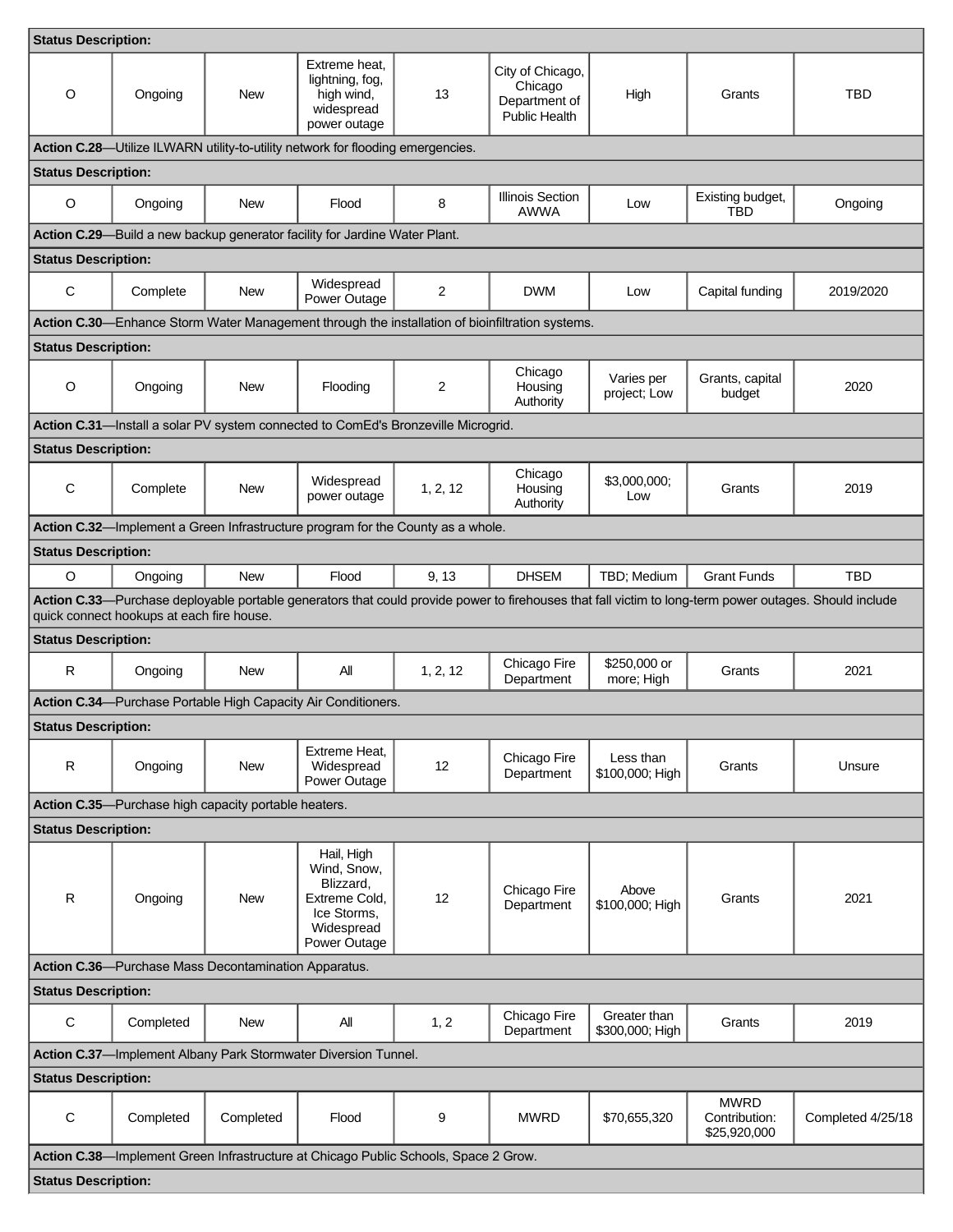| O                                                                                                                                                                                        |            | New                                          | Flood                                                                                              | 13 | <b>MWRD</b>                                                                                                 | <b>MWRD Max</b><br>Contribution<br>(through 2022);<br>\$16,000,000 | <b>TBD</b>                                                                                  | <b>TBD</b> |  |
|------------------------------------------------------------------------------------------------------------------------------------------------------------------------------------------|------------|----------------------------------------------|----------------------------------------------------------------------------------------------------|----|-------------------------------------------------------------------------------------------------------------|--------------------------------------------------------------------|---------------------------------------------------------------------------------------------|------------|--|
|                                                                                                                                                                                          |            |                                              | Action C.39—Launch Pilot Study for Investigating Technology to Address Basement Backups.           |    |                                                                                                             |                                                                    |                                                                                             |            |  |
| <b>Status Description:</b>                                                                                                                                                               |            |                                              |                                                                                                    |    |                                                                                                             |                                                                    |                                                                                             |            |  |
| O                                                                                                                                                                                        |            | <b>New</b>                                   | Widespread<br>Power Outage                                                                         | 8  | <b>MWRD</b>                                                                                                 | <b>MWRD</b><br>Contribution:<br>\$400,000                          | <b>MWRD</b>                                                                                 | <b>TBD</b> |  |
|                                                                                                                                                                                          |            | Action C.40-Space to grow partnered schools. |                                                                                                    |    |                                                                                                             |                                                                    |                                                                                             |            |  |
| <b>Status Description:</b>                                                                                                                                                               |            |                                              |                                                                                                    |    |                                                                                                             |                                                                    |                                                                                             |            |  |
| $\circ$                                                                                                                                                                                  |            | <b>New</b>                                   | Flood                                                                                              | 13 | <b>MWRD</b>                                                                                                 | TBD; MWRD<br>(Max<br>Contribution:<br>\$16,000,000)                | MWRD, Chicago<br>Public Schools,<br>City of Chicago<br>Department of<br>Water<br>Management | 2022       |  |
|                                                                                                                                                                                          |            |                                              |                                                                                                    |    | Action C.41—Prevent Stormwater Infiltration through the Establishment of Native Habitat at 3 Chicago Parks. |                                                                    |                                                                                             |            |  |
| <b>Status Description:</b>                                                                                                                                                               |            |                                              |                                                                                                    |    |                                                                                                             |                                                                    |                                                                                             |            |  |
| $\circ$                                                                                                                                                                                  |            | <b>New</b>                                   | Flood                                                                                              | 13 | <b>MWRD</b>                                                                                                 | TBD                                                                | TBD                                                                                         | <b>TBD</b> |  |
|                                                                                                                                                                                          |            |                                              | Action C.42-Lakefront stabilization (Juneway, Rogers and Howard Beaches)                           |    |                                                                                                             |                                                                    |                                                                                             |            |  |
| <b>Status Description:</b>                                                                                                                                                               |            |                                              |                                                                                                    |    |                                                                                                             |                                                                    |                                                                                             |            |  |
| C                                                                                                                                                                                        |            | <b>New</b>                                   | Flood, Coastal<br>Erosion                                                                          |    | <b>CDOT</b>                                                                                                 | \$3,000,000;<br>Low                                                | <b>Local Funds</b>                                                                          | 2020       |  |
|                                                                                                                                                                                          |            |                                              | Action C.43—Emergency Revetment Reconstruction (Morgan Shoal)                                      |    |                                                                                                             |                                                                    |                                                                                             |            |  |
| <b>Status Description:</b>                                                                                                                                                               |            |                                              |                                                                                                    |    |                                                                                                             |                                                                    |                                                                                             |            |  |
| C                                                                                                                                                                                        |            | <b>New</b>                                   | Flood, Coastal<br>Erosion                                                                          |    | <b>CDOT</b>                                                                                                 | \$3,000,000;<br>Low                                                | Local Funds,<br>Grants                                                                      | 2021       |  |
|                                                                                                                                                                                          |            |                                              | <b>Action C.44—Emergency revetment reconstruction (Berger Park)</b>                                |    |                                                                                                             |                                                                    |                                                                                             |            |  |
| <b>Status Description:</b>                                                                                                                                                               |            |                                              |                                                                                                    |    |                                                                                                             |                                                                    |                                                                                             |            |  |
| С                                                                                                                                                                                        | New (2021) |                                              | Flood, Coastal<br>Erosion                                                                          |    | CDOT                                                                                                        | \$600,000; Low                                                     | <b>Local Funds</b>                                                                          | 2021       |  |
| Action C.45—Emergency revetment reconstruction (Arthur Ashe Beach and Park)                                                                                                              |            |                                              |                                                                                                    |    |                                                                                                             |                                                                    |                                                                                             |            |  |
| <b>Status Description:</b>                                                                                                                                                               |            |                                              |                                                                                                    |    |                                                                                                             |                                                                    |                                                                                             |            |  |
| C                                                                                                                                                                                        | <b>New</b> |                                              | Flood, Coastal<br>Erosion                                                                          |    | <b>CDOT</b>                                                                                                 | \$1,000,000;<br>Low                                                | Local Funds                                                                                 | 2021       |  |
|                                                                                                                                                                                          |            |                                              | Action C.46—Lakefront Stabilization (La Rabida to 67th St Intermediate Lakefront Trail Protection) |    |                                                                                                             |                                                                    |                                                                                             |            |  |
| <b>Status Description:</b>                                                                                                                                                               |            |                                              |                                                                                                    |    |                                                                                                             |                                                                    |                                                                                             |            |  |
| С                                                                                                                                                                                        |            | New                                          | Flood, Coastal<br>Erosion                                                                          |    | Chicago Park<br><b>District</b>                                                                             | \$314,979; Low                                                     | Private                                                                                     | 2021       |  |
|                                                                                                                                                                                          |            |                                              | Action C.47-Lakefront Stabilization (47th St to 49th St Intermediate Lakefront Trail Protection)   |    |                                                                                                             |                                                                    |                                                                                             |            |  |
| <b>Status Description:</b>                                                                                                                                                               |            |                                              |                                                                                                    |    |                                                                                                             |                                                                    |                                                                                             |            |  |
| C                                                                                                                                                                                        |            | <b>New</b>                                   | Flood, Coastal<br>Erosion                                                                          |    | Chicago Park<br><b>District</b>                                                                             | \$513,469; Low                                                     | Private                                                                                     | 2020       |  |
|                                                                                                                                                                                          |            |                                              |                                                                                                    |    | Action C.48—Lakefront Trail Repair and Intermediate Shoreline Protection (Fullerton Ave to North Ave)       |                                                                    |                                                                                             |            |  |
| <b>Status Description:</b>                                                                                                                                                               |            |                                              |                                                                                                    |    |                                                                                                             |                                                                    |                                                                                             |            |  |
| C                                                                                                                                                                                        | New        |                                              | Flood, Coastal<br>Erosion                                                                          |    | Chicago Park<br><b>District</b>                                                                             | \$2,181,295;<br>Low                                                | Private                                                                                     | 2021       |  |
| <b>Action C.49</b> —Jackson Outer Harbor Lake Front Trail Protection                                                                                                                     |            |                                              |                                                                                                    |    |                                                                                                             |                                                                    |                                                                                             |            |  |
| <b>Status Description:</b>                                                                                                                                                               |            |                                              |                                                                                                    |    |                                                                                                             |                                                                    |                                                                                             |            |  |
| С                                                                                                                                                                                        | <b>New</b> |                                              | Flood, Coastal<br>Erosion                                                                          |    | Chicago Park<br><b>District</b>                                                                             | \$572,000; Low                                                     | Private                                                                                     | 2021       |  |
| (a) Ongoing indicates continuation of an action that is already in place. Short-term indicates implementation within five years. Long-term indicates<br>implementation after five years. |            |                                              |                                                                                                    |    |                                                                                                             |                                                                    |                                                                                             |            |  |

**Mitigation Success Stories:** Examples of mitigation success stories include, but are not limited to: received a Grant, completed a major mitigation project, etc.